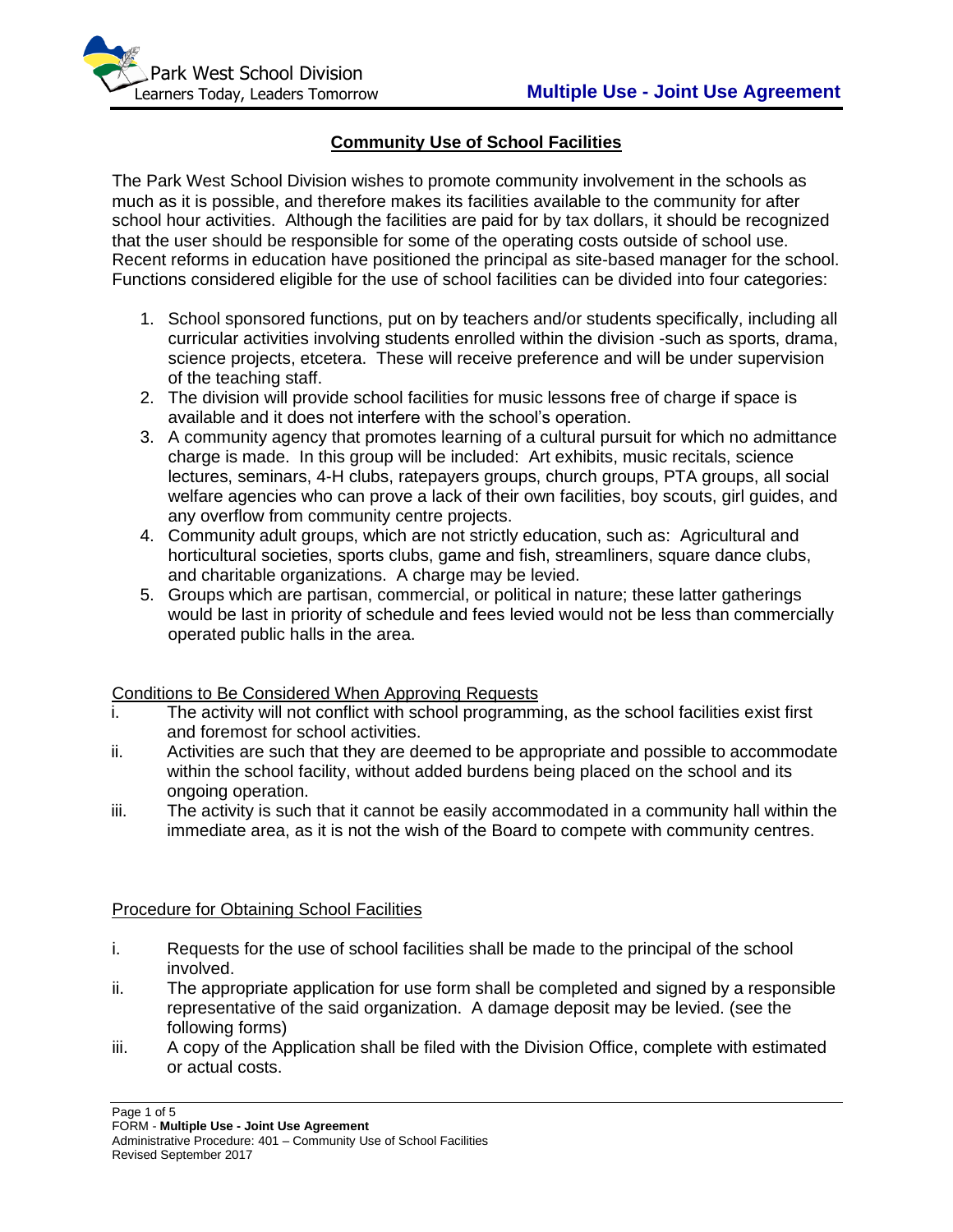iv. In the absence of the school principal, the principal's designate shall make the arrangements for the above.

Principals shall be responsible to report the use of school facilities by outside agencies/organizations to the Division Office on a monthly basis.

Use of school facilities by outside agencies and organizations shall be subject to the rules and regulations established under this policy.

# *JOINT USE FACILITY AGREEMENT*

THIS AGREEMENT made this \_\_\_\_ day of \_\_\_\_\_, A.D. \_\_\_\_\_\_\_

BETWEEN:

*(Name of Organization)*

Herein called the

*(Insert Organization abbreviation)*

**AND**

## **THE PARK WEST SCHOOL DIVISION**

## **Herein called PWSD**

**WHEREAS** the Park West School Division owns and operates school facilities which are primarily used for school purposes.

**AND WHEREAS** the \_\_\_\_\_\_\_\_\_\_\_\_\_\_\_\_\_\_\_\_\_\_\_\_\_\_\_ *(Insert Name of Organization)* either directly provides or works with community groups in helping provide programs and services to the community.

**AND WHEREAS** municipal and rural municipal ratepayers within the PWSD district contribute financially to facilities of the PWSD and within the \_\_\_\_\_\_\_\_\_\_\_\_\_\_\_\_\_\_\_\_\_\_\_\_\_\_\_ *(Insert Name of Organization).*

**AND WHEREAS** the PWSD and the \_\_\_\_\_\_\_\_\_\_\_\_\_\_\_\_\_\_\_\_\_\_\_\_\_\_\_ *(Insert Name of Organization)* see benefits in co-operation, between both local authorities, for the provision of services by increasing access and use of facilities within the PWSD and

\_\_\_\_\_\_\_\_\_\_\_\_\_\_\_\_\_\_\_\_\_\_\_\_\_\_\_ *(Insert Organization Abbreviation)*.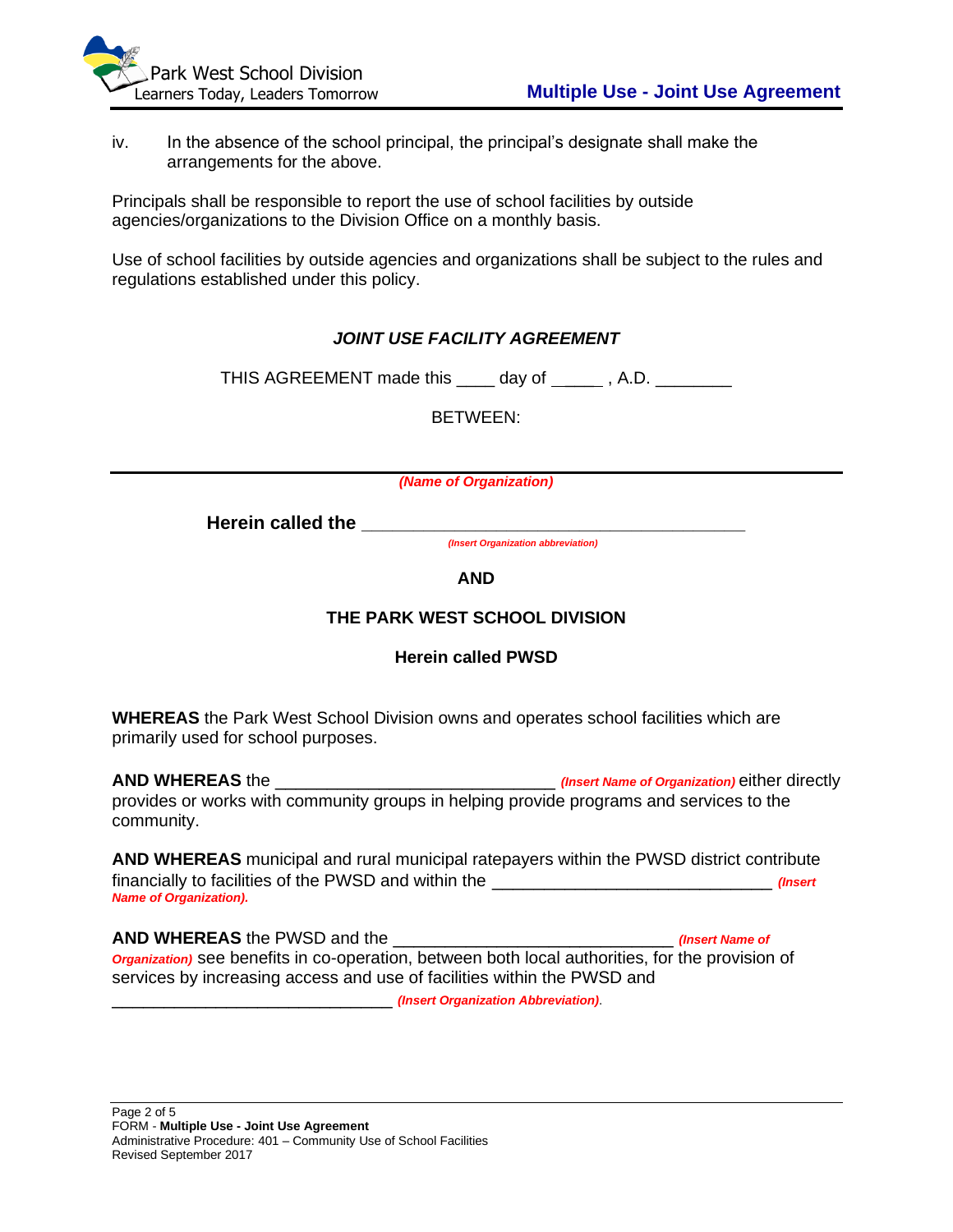#### **PROVISIONS**

a) School facilities shall be booked according to their own school facility priority use policy. b) Indoor and outdoor school facilities shall be made available to the \_\_\_\_\_\_\_\_\_\_\_\_\_\_\_\_\_\_\_\_\_\_\_\_\_\_\_ *(Insert Name of Organization)* /community groups if they have not been previously booked for school activities and functions. c) School facilities are booked through normal facility reservation procedures. d) Students, participants and supervisors in a PWSD program or activity shall adhere to the \_\_\_\_\_\_\_\_\_\_\_\_\_\_\_\_\_\_\_\_\_\_\_\_\_\_\_ *(Insert Name of Organization)* /community facility reservation conditions. e) PWSD shall provide an updated list of school contact information to \_\_\_\_\_\_\_\_\_\_\_\_\_\_\_\_\_\_\_\_\_\_\_\_\_\_\_ *(Insert Name of Association/Organization)*  /community groups upon request. f) Permission for use of the school facilities is to be obtained from the principal of said school. g) Requests to use school facilities must be made within time outlined in school reservation procedures. h) Access to each school will be outlined in each divisional facility use policy. i) Supervision/instruction for a \_\_\_\_\_\_\_\_\_\_\_\_\_\_\_\_\_\_\_\_\_\_\_\_\_\_\_ *(Insert Organization Abbreviation)* /community group program within a PWSD facility shall be provided by the **the community** *(Insert Name of Organization)* **/community** group. j) Usage fees of PWSD facilities may or may not be charged if additional PWSD staff is required. k) Usage fees of PWSD facilities may or may not be charged if overtime hours of PWSD staff are required. l) PWSD reserves the right to cancel \_\_\_\_\_\_\_\_\_\_\_\_\_\_\_\_\_\_\_\_\_\_\_\_\_\_\_ *(Insert Organization Abbreviation)* / community organization programs or activities within reasonable notice. m) PWSD will give adequate notice to the **example 2** (*Insert (Insert ) Organization Abbreviation)* /community facility if PWSD program/activity is cancelled. n) PWSD will provide a list of contact names for each school for booking purposes.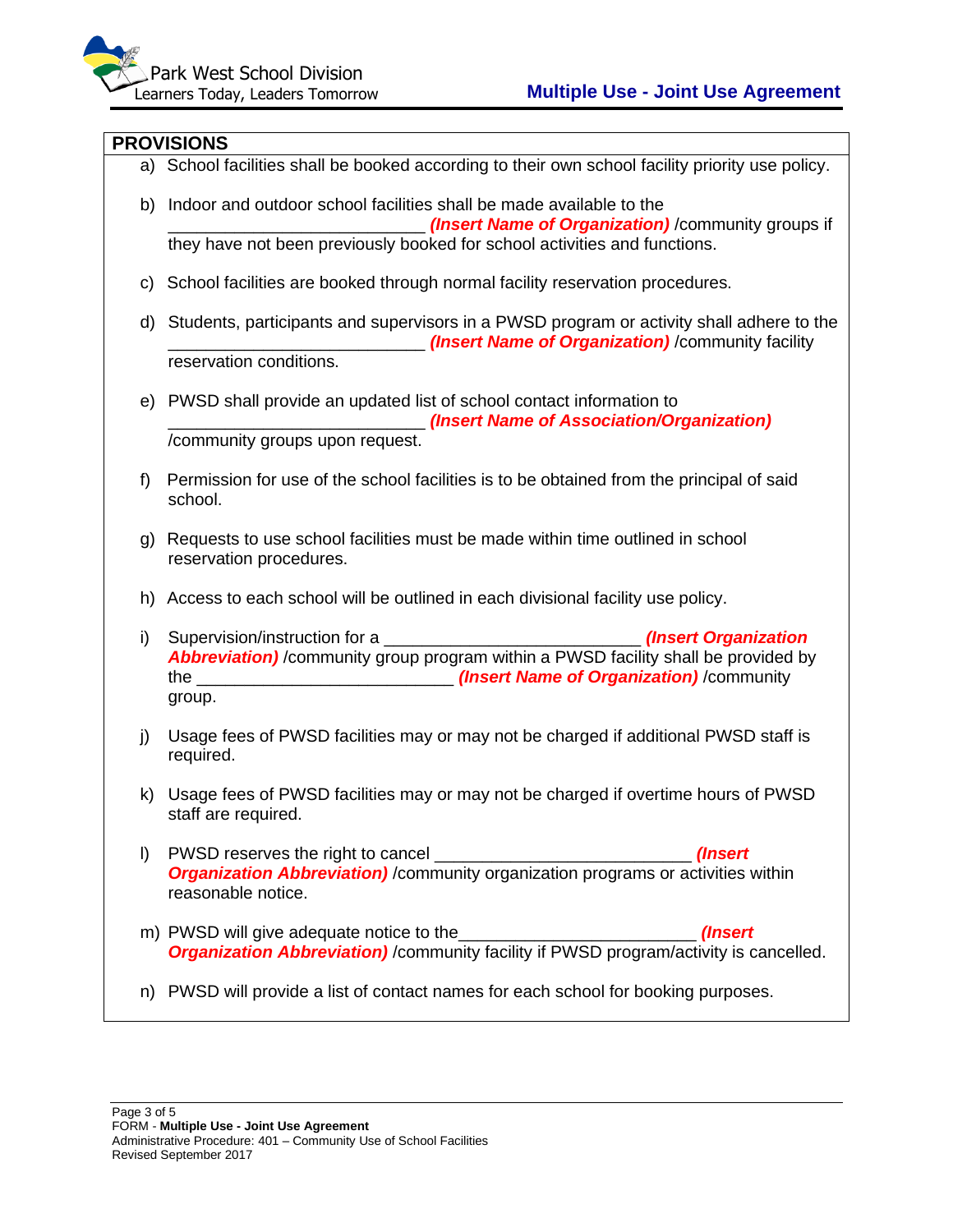

# **LIABILITY**

- Any willful misuse or damage to equipment, facility or property will be the responsibility of the user.
- Use of school/ recreation facilities will not be granted if program/activity is deemed to have a negative impact on normal facility use.
- School/recreation facilities shall be provided consistent with normal level of service.
	- $\circ$  During summer months; grass on school grounds will be cut at regular intervals by PWSD. If there are migrating circumstances, in preparation for specific events, \_\_\_\_\_\_\_\_\_\_\_\_\_\_\_\_\_\_\_\_\_\_\_\_\_\_\_ *(Insert Name of Association/Organization)*  /Community Groups may consult with the Director of Maintenance or local school principal.
	- o Adhere to Manitoba Health and Safety standards.
- Each party shall carry liability insurance coverage not less than two million dollars (\$2,000,000).
- Each party shall supply a copy of insurance coverage upon request.
- Eligible groups, without adequate liability insurance, may be covered under the PWSD/ \_\_\_\_\_\_\_\_\_\_\_\_\_\_\_\_\_\_\_\_\_\_\_\_\_\_\_ *(Insert Name of Association/Organization)* at their discretion.
- Resolution of conflicts will utilize progressive protocol.
	- o First attempt; between school Principal (or designate) and Recreation Director/Community Group.
	- $\circ$  If unresolved; between PWSD Superintendent (or designate) and Recreation Director/Community Group.
	- o Lastly, if further resolution is required; between PWSD Board and \_\_\_\_\_\_\_\_\_\_\_\_\_\_\_\_\_\_\_\_\_\_\_\_\_\_\_ *(Insert Name of Association/Organization)* Board.
- All parties agree to communicate and consult in the improvement and development of existing and new facilities and their subsequent use.

## **REVISION**

- All the provisions and terms of this agreement shall be effective from the date of signing, and shall continue unless either party gives notice in writing of its desire to negotiate revisions in any given year.
- Upon receiving notice to negotiate revisions, each party agrees to commence negotiations within a reasonable, agreed upon time frame and make every effort to conclude a revised agreement.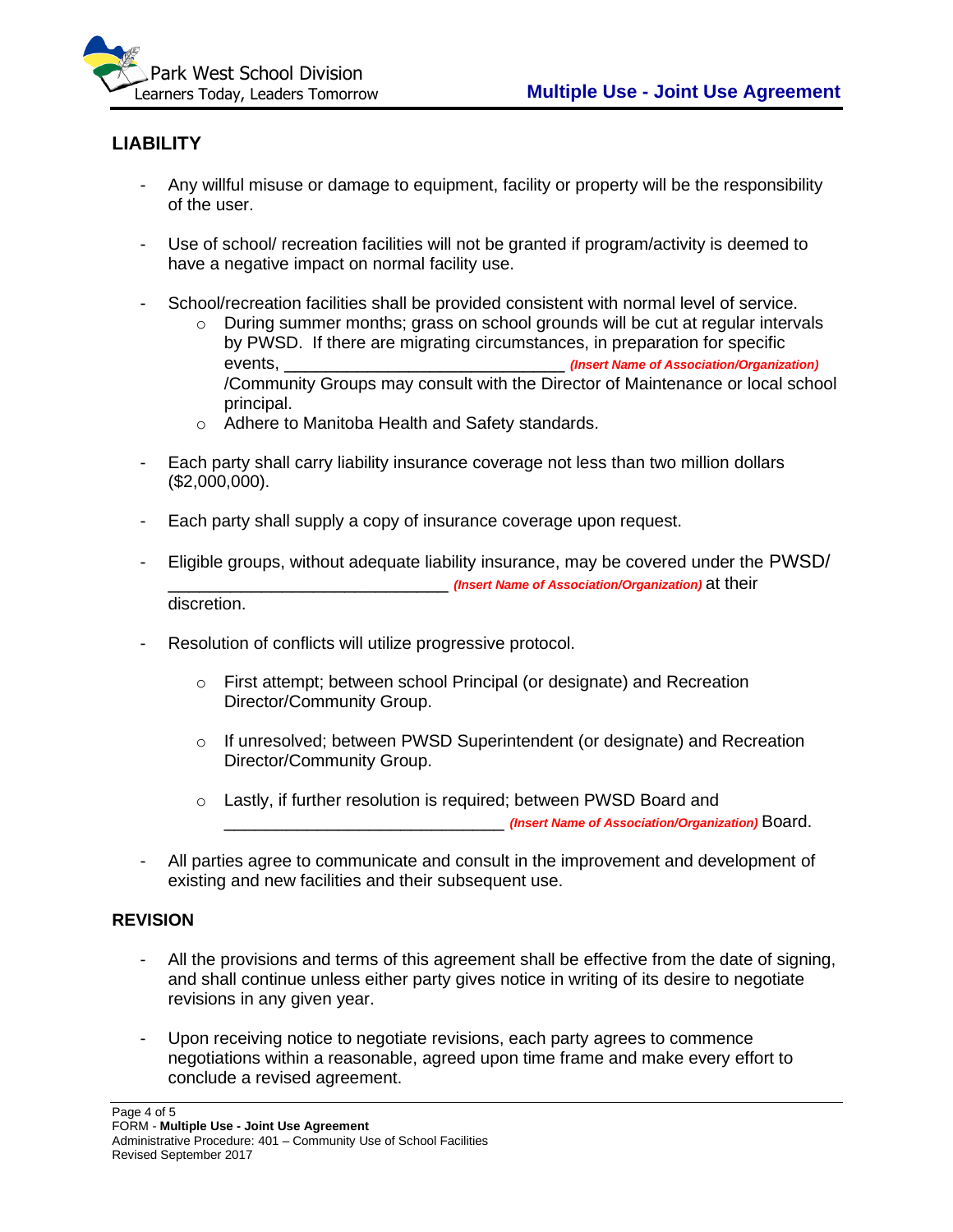

- This agreement will be reviewed by all parties involved within year TWO following a municipal and school board regular election.

| IN WITHNESS WHEREOF the parties have executed this agreement as attested by the hands |        |           |
|---------------------------------------------------------------------------------------|--------|-----------|
| of the proper officers in that behalf this                                            | day of | $\sim 20$ |

FOR THE \_\_\_\_\_\_\_\_\_\_\_\_\_\_\_\_\_\_\_\_\_\_\_\_\_\_\_ *(Insert Name of Association/Organization)*

\_\_\_\_\_\_\_\_\_\_\_\_\_\_\_\_\_\_\_\_\_\_\_\_\_\_ \_\_\_\_\_\_\_\_\_\_\_\_\_\_\_\_\_\_\_\_\_\_\_\_\_\_\_\_\_\_\_\_\_\_\_\_\_ Date Chair, Late Chair, Late Chair, Late Chair, Late Chair, Late Chair, Late Chair, Late Chair, Late Chair, La

\_\_\_\_\_\_\_\_\_\_\_\_\_\_\_\_\_\_\_\_\_\_\_\_\_\_ \_\_\_\_\_\_\_\_\_\_\_\_\_\_\_\_\_\_\_\_\_\_\_\_\_\_\_\_\_\_\_\_\_\_\_\_\_

*(Insert Name of Association/Organization)*

Date Treasurer,

*(Insert Name of Association/Organization)*

FOR THE PARK WEST SCHOOL DIVISION (PWSD)

\_\_\_\_\_\_\_\_\_\_\_\_\_\_\_\_\_\_\_\_\_\_\_\_\_\_ \_\_\_\_\_\_\_\_\_\_\_\_\_\_\_\_\_\_\_\_\_\_\_\_\_\_\_\_\_\_\_\_\_\_\_\_\_ Date **Superintendent, PWSD** 

\_\_\_\_\_\_\_\_\_\_\_\_\_\_\_\_\_\_\_\_\_\_\_\_\_\_ \_\_\_\_\_\_\_\_\_\_\_\_\_\_\_\_\_\_\_\_\_\_\_\_\_\_\_\_\_\_\_\_\_\_\_\_\_ Date Chair, PWSD Board of Trustees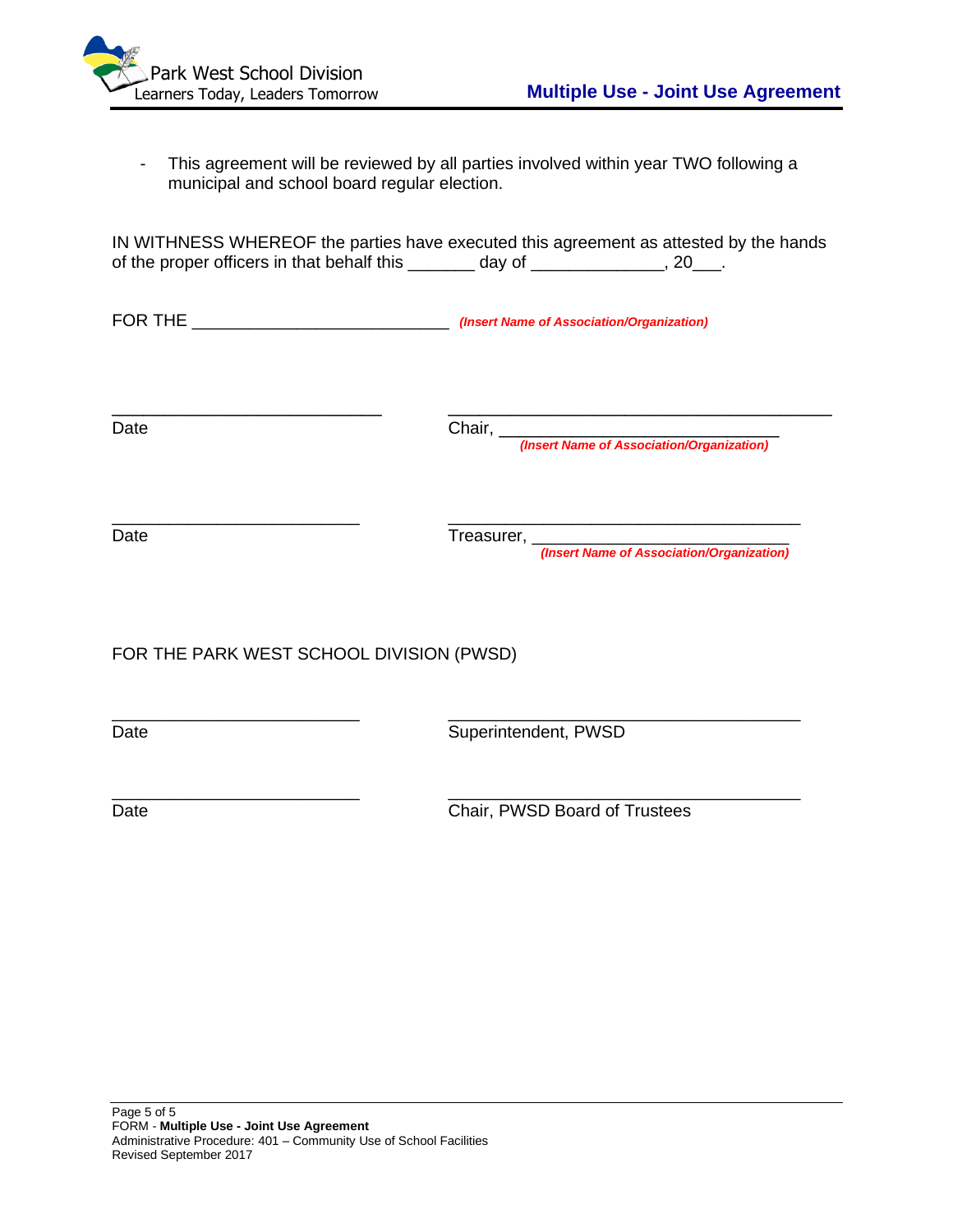

# **Use of School Facilities Agreement**

| I/WE HEREBY COVENANT WITH THE PARK WEST SCHOOL DIVISION FOR THE USE OF:                                                                                                                                                            |                             |
|------------------------------------------------------------------------------------------------------------------------------------------------------------------------------------------------------------------------------------|-----------------------------|
|                                                                                                                                                                                                                                    |                             |
| STATE ROOMS TO BE USED: (GYM, KITCHEN, CLASSROOM, LIBRARY, ETC.) _________                                                                                                                                                         |                             |
|                                                                                                                                                                                                                                    |                             |
|                                                                                                                                                                                                                                    |                             |
| ON THE ________ DAY OF ______________, 20 _____ FROM (TIME) __________ TO _______                                                                                                                                                  |                             |
|                                                                                                                                                                                                                                    |                             |
| ADMISSION OR FEE TO BE CHARGED: (YES) ______ (NO) ______                                                                                                                                                                           |                             |
| <b>PLEASE NOTE:</b><br>It is the responsibility of the person signing this form on behalf of a group to ensure that all<br>persons admitted to the building are aware of the conditions under which this privilege was<br>granted. |                             |
| This application must be in the Division office seven days before the date of the event:                                                                                                                                           |                             |
|                                                                                                                                                                                                                                    |                             |
| DATED AT_________________, THIS ___________DAY OF_________________, 20_____                                                                                                                                                        |                             |
| Principal's Signature                                                                                                                                                                                                              | Maintenance Supervisor      |
| I have read and agreed to the attached regulations.                                                                                                                                                                                |                             |
| Name of Organization (Please print)                                                                                                                                                                                                | Signature of Representative |
| Name of Representative                                                                                                                                                                                                             | Address of Representative   |